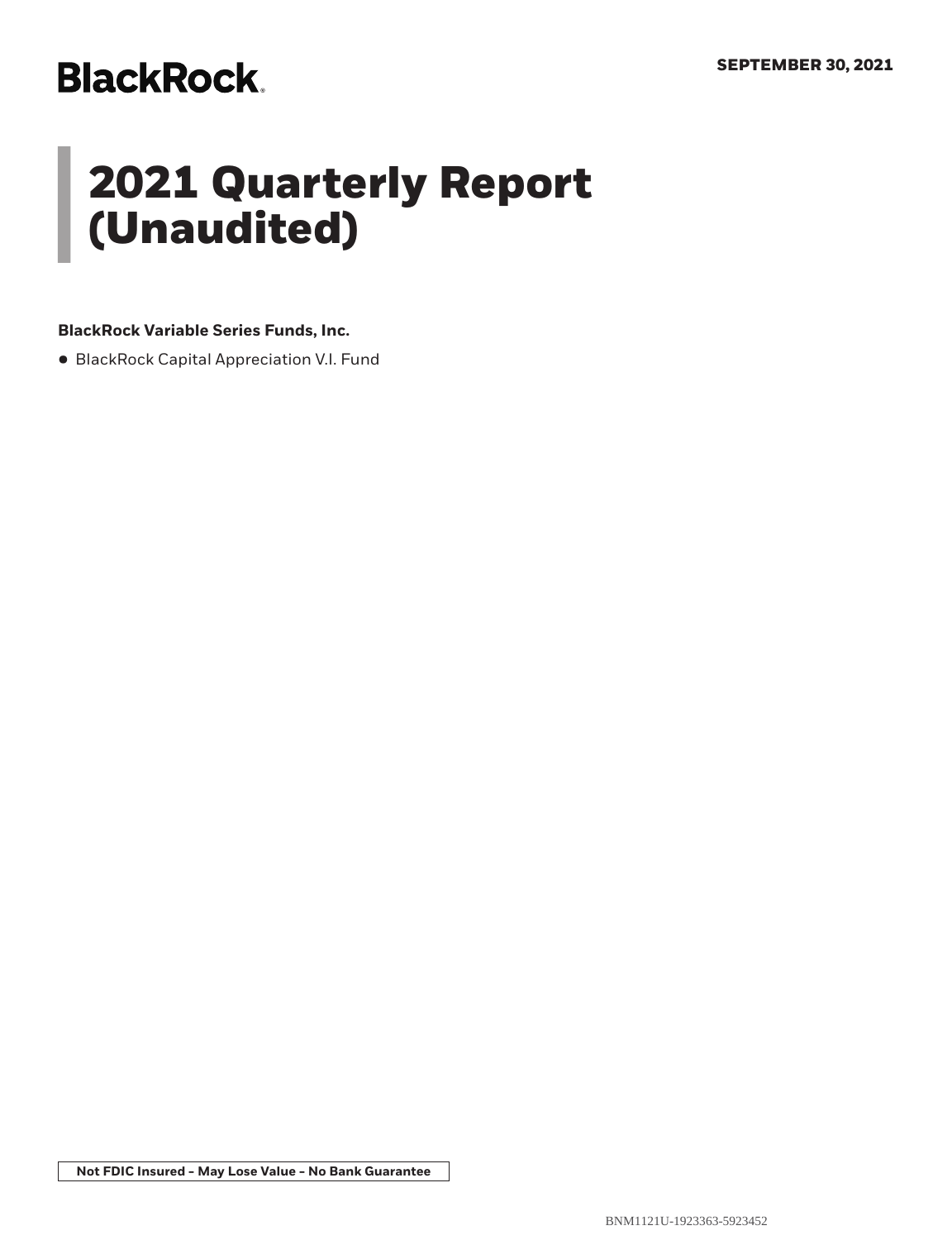# Schedule of Investments (unaudited)

September 30, 2021

| Security                                                           | Shares          | Value                  |
|--------------------------------------------------------------------|-----------------|------------------------|
| Common Stocks - 99.5%                                              |                 |                        |
| Aerospace & Defense - 1.1%<br>TransDigm Group, Inc. <sup>(a)</sup> | 4,331           | \$<br>2,705,013        |
| Capital Markets - 3.7%                                             | 18,207          | 1,771,723              |
| S&P Global, $Inc^{(b)}$                                            | 17,248          | 7,328,503              |
| Chemicals - 1.2%                                                   |                 | 9,100,226              |
| Sherwin-Williams Co. (The)                                         | 10,537          | 2,947,515              |
| Containers & Packaging - 1.1%                                      |                 |                        |
|                                                                    | 29,830          | 2,683,805              |
| Entertainment $-4.6\%$ <sup>(a)</sup>                              | 9,960           | 6,078,986              |
| Sea Ltd., $ADR^{(c)}$                                              | 15,990          | 5,096,493              |
|                                                                    |                 | 11,175,479             |
| Health Care Equipment & Supplies - 2.5%                            |                 |                        |
| Intuitive Surgical, Inc. <sup>(a)</sup>                            | 13,870<br>1,839 | 4,222,583<br>1,828,242 |
|                                                                    |                 | 6,050,825              |
| Health Care Providers & Services - 1.5%                            |                 |                        |
| UnitedHealth Group, Inc                                            | 9,241           | 3,610,828              |
| Hotels, Restaurants & Leisure - 0.6%                               | 3,160           | 1,507,194              |
| Industrial Conglomerates - 1.5%                                    |                 |                        |
| Roper Technologies, Inc                                            | 8,103           | 3,614,991              |
| Interactive Media & Services - 12.9%(a)                            |                 |                        |
| Alphabet, Inc., Class A                                            | 4,394           | 11,747,447             |
| Facebook, Inc., Class A                                            | 30,273          | 10,274,353             |
| Match Group, Inc. $\ldots \ldots \ldots \ldots \ldots \ldots$      | 22,753          | 3,571,993              |
|                                                                    | 81,596          | 6,027,497              |
| Internet & Direct Marketing Retail - 12.1%(a)                      |                 | 31,621,290             |
|                                                                    | 6,180           | 20,301,547             |
|                                                                    | 18,620          | 3,872,215              |
| MercadoLibre, Inc. <sup>(c)</sup>                                  | 3,258           | 5,471,485              |
| IT Services - 11.8%                                                |                 | 29,645,247             |
| Mastercard, Inc., Class A.                                         | 23,277          | 8,092,948              |
| PayPal Holdings, Inc. <sup>(a)</sup>                               | 15,023          | 3,909,135              |
| Shopify, Inc., Class A(a)                                          | 2,008           | 2,722,406              |
| Twilio, Inc., Class $A^{(a)}$                                      | 8,153           | 2,601,215              |
|                                                                    | 41,955          | 9,345,476              |
| $W$ ix.com Ltd. $^{(a)(b)(c)}$                                     | 11,189          | 2,192,708              |
| Life Sciences Tools & Services - 1.7%                              |                 | 28,863,888             |
| Lonza Group AG (Registered)                                        | 3,276           | 2,457,360              |
| Thermo Fisher Scientific, Inc.                                     | 3,043           | 1,738,557              |
|                                                                    |                 | 4,195,917              |
| Machinery - 0.7%                                                   | 25,304          | 1,785,703              |
| Metals & Mining - 0.5%                                             |                 |                        |
| Freeport-McMoRan, Inc.                                             | 39,477          | 1,284,187              |
| Personal Products - 0.8%                                           |                 |                        |
| Olaplex Holdings, Inc. <sup>(a)</sup>                              | 79,555          | 1,949,097              |

| Security                                                                                  | <b>Shares</b> | Value           |
|-------------------------------------------------------------------------------------------|---------------|-----------------|
| Pharmaceuticals - 2.6%                                                                    |               |                 |
| AstraZeneca plc, ADR <sup>(c)</sup>                                                       | 21,424        | \$<br>1,286,726 |
|                                                                                           | 5,147         | 1,189,214       |
|                                                                                           | 19,980        | 3,878,917       |
|                                                                                           |               |                 |
| <b>Professional Services - 2.2%</b>                                                       |               | 6,354,857       |
| CoStar Group, Inc. <sup>(a)</sup> .                                                       |               |                 |
|                                                                                           | 24,938        | 2,146,164       |
|                                                                                           | 28,372        | 3,186,460       |
|                                                                                           |               | 5,332,624       |
| Road & Rail - 1.1%                                                                        |               |                 |
| Uber Technologies, Inc. <sup>(a)</sup>                                                    | 31,267        | 1,400,762       |
| Union Pacific Corp.                                                                       | 6,929         | 1,358,153       |
|                                                                                           |               | 2,758,915       |
| Semiconductors & Semiconductor Equipment - 9.4%                                           |               |                 |
| Analog Devices, Inc                                                                       | 27,673        | 4,634,674       |
| ASML Holding NV (Registered), NYRS <sup>(c)</sup>                                         | 10,707        | 7,977,893       |
| Marvell Technology, Inc.                                                                  | 87,329        | 5,266,812       |
|                                                                                           | 24,487        | 5,072,727       |
|                                                                                           |               | 22,952,106      |
| Software - 18.1%                                                                          |               |                 |
|                                                                                           | 11,817        | 6,803,283       |
| Autodesk, $Inc^{(a)}$                                                                     | 1,297         | 369,865         |
| Crowdstrike Holdings, Inc., Class A(a).                                                   | 5.327         | 1,309,270       |
|                                                                                           | 14,310        | 7,720,388       |
| Microsoft Corp. $\dots \dots \dots \dots \dots \dots \dots \dots$                         | 72,153        | 20,341,374      |
| ServiceNow, $Inc^{(a)} \ldots \ldots \ldots \ldots \ldots \ldots$                         | 12,376        | 7,701,214       |
|                                                                                           |               | 44,245,394      |
| Technology Hardware, Storage & Peripherals - 3.1%                                         |               |                 |
|                                                                                           | 53,687        | 7,596,710       |
| Textiles, Apparel & Luxury Goods - 4.0%                                                   |               |                 |
| LVMH Moet Hennessy Louis Vuitton SE.                                                      | 5,338         | 3,823,419       |
| NIKE, Inc., Class B $\ldots \ldots \ldots \ldots \ldots \ldots$                           | 40,453        | 5,874,989       |
|                                                                                           |               |                 |
|                                                                                           |               | 9,698,408       |
| Wireless Telecommunication Services - 0.7%                                                |               |                 |
| T-Mobile US, $Inc^{(a)}$                                                                  | 12,913        | 1,649,765       |
| Total Common Stocks - 99.5%<br>$(Cost: $139,872,969)$                                     |               | 243,329,984     |
| Preferred Stocks - 0.7%<br>Media — 0.7%<br>Bytedance Ltd., Series E-1 (Acquired 11/11/20, |               |                 |
| $cost$ \$1,100,015) <sup>(c)(d)(e)</sup>                                                  | 10,039        | 1,684,110       |
| Total Preferred Stocks - 0.7%                                                             |               | 1,684,110       |
| Total Long-Term Investments - 100.2%                                                      |               | 245,014,094     |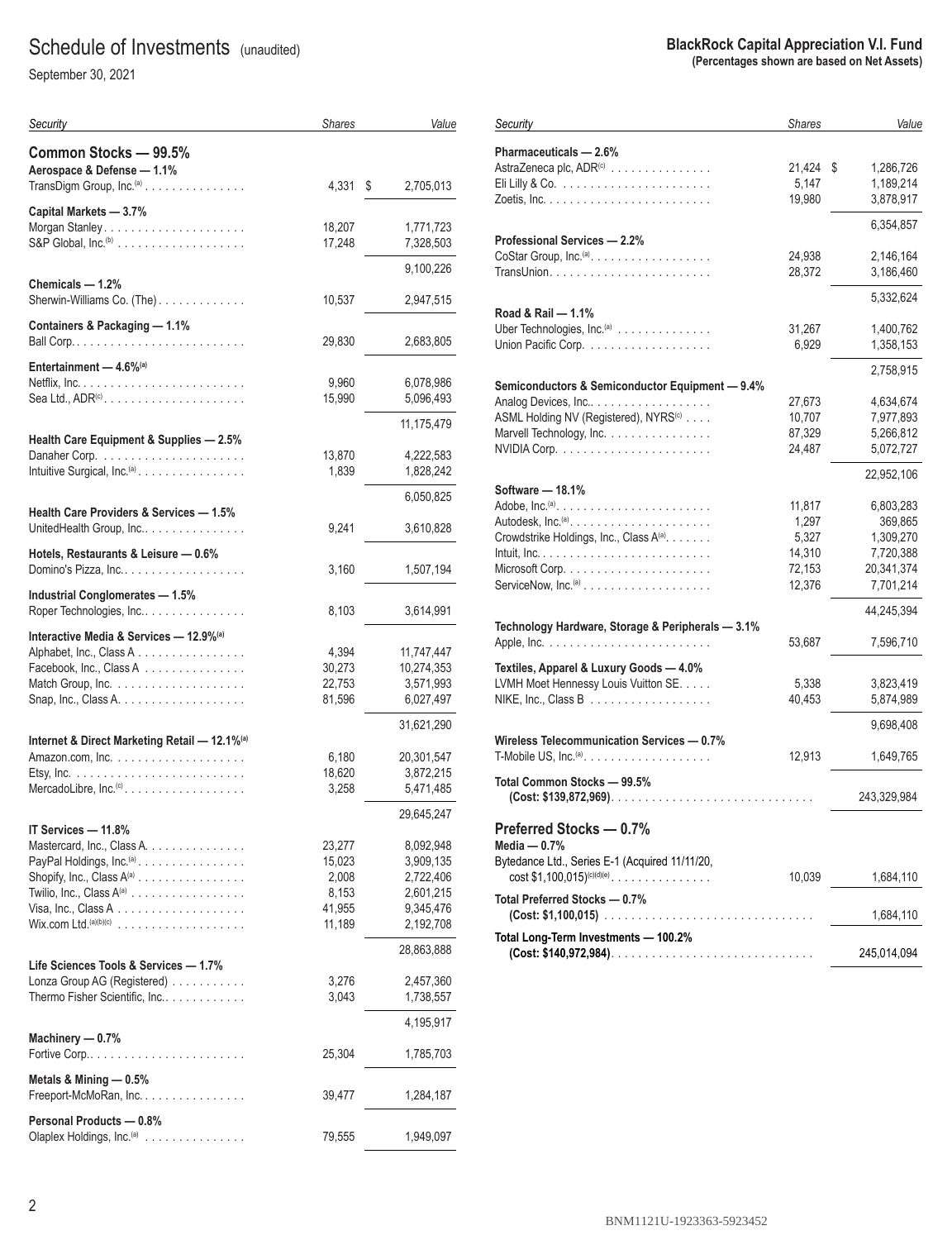## Schedule of Investments (unaudited) (continued)

September 30, 2021

| Security                                                                                                                | <b>Shares</b> | Value                        |
|-------------------------------------------------------------------------------------------------------------------------|---------------|------------------------------|
| <b>Short-Term Securities — <math>3.0\%</math></b> <sup>(f)(g)</sup><br>BlackRock Liquidity Funds, T-Fund, Institutional |               |                              |
| SL Liquidity Series, LLC, Money Market Series,                                                                          | 263.292 \$    | 263.292                      |
|                                                                                                                         | 7.089.343     | 7,091,470                    |
| Total Short-Term Securities - 3.0%                                                                                      |               | 7.354.762                    |
| Total Investments - 103.2%<br>$(Cost: $148,327,746)$<br>Liabilities in Excess of Other Assets $-$ (3.2)%                |               | 252.368.856<br>(7, 737, 111) |
|                                                                                                                         |               | \$<br>244.631.745            |

(a) Non-income producing security.<br>  $\bullet$  All or a portion of this security is on loan.

 $\mu$  U.S. dollar denominated security issued by foreign domiciled entity.

<sup>(d)</sup> Restricted security as to resale, excluding 144A securities. The Fund held restricted securities with a current value of \$1,684,110, representing 0.69% of its net assets as of period end, and an original cost of \$1,100,015.

(e) Security is valued using significant unobservable inputs and is classified as Level 3 in the fair value hierarchy.

(f) Affiliate of the Fund.

(g) Annualized 7-day yield as of period end.

(h) All or a portion of this security was purchased with the cash collateral from loaned securities.

#### **Affiliates**

Investments in issuers considered to be affiliate(s) of the Fund during the period ended September 30, 2021 for purposes of Section 2(a)(3) of the Investment Company Act of 1940, as amended, were as follows:

| Affiliated Issuer                                                                    | Value at<br>12/31/20 | Purchases at<br>Cost     | Proceeds from<br>Sale | Net<br>Realized<br>Gain (Loss) | Change in<br>Unrealized<br>Appreciation<br>(Depreciation) |   | Value at<br>09/30/21 | <b>Shares</b><br>Held at<br>09/30/21 | Income         | Capital Gain<br><b>Distributions</b><br>from<br>Underlying<br>Funds |
|--------------------------------------------------------------------------------------|----------------------|--------------------------|-----------------------|--------------------------------|-----------------------------------------------------------|---|----------------------|--------------------------------------|----------------|---------------------------------------------------------------------|
| <b>BlackRock Liquidity Funds,</b><br>T-Fund, Institutional Class <sup>(a)</sup> . \$ | .393,435 \$          | $\qquad \qquad -$        | $(1.130.143)$ \$      | $\overline{\phantom{0}}$       |                                                           | J | 263.292              | 263.292 \$                           | 91<br>- \$     |                                                                     |
| SL Liquidity Series, LLC, Money<br>Market Series <sup>(a)</sup>                      | 9,399,514            | $\overline{\phantom{0}}$ | (2,307,919)           | (125)                          | —                                                         |   | 7.091.470            | 7.089.343                            | $13.913^{(b)}$ |                                                                     |
|                                                                                      |                      |                          |                       | $(125)$ \$                     | $\overline{\phantom{0}}$                                  | ъ | 7.354.762            |                                      | 14,004 \$      |                                                                     |

(a) Represents net amount purchased (sold).

(b) All or a portion represents securities lending income earned from the reinvestment of cash collateral from loaned securities, net of fees and collateral investment expenses, and other payments to and from borrowers of securities.

For Fund compliance purposes, the Fund's industry classifications refer to one or more of the industry sub-classifications used by one or more widely recognized market indexes or rating group indexes, and/or as defined by the investment adviser. These definitions may not apply for purposes of this report, which may combine such industry sub-classifications for reporting ease.

## Glossary of Terms Used in this Report

#### **Portfolio Abbreviations**

| ADR         | <b>American Depositary Receipts</b> |
|-------------|-------------------------------------|
| <b>NYRS</b> | New York Registered Shares          |
| S&P         | Standard & Poor's                   |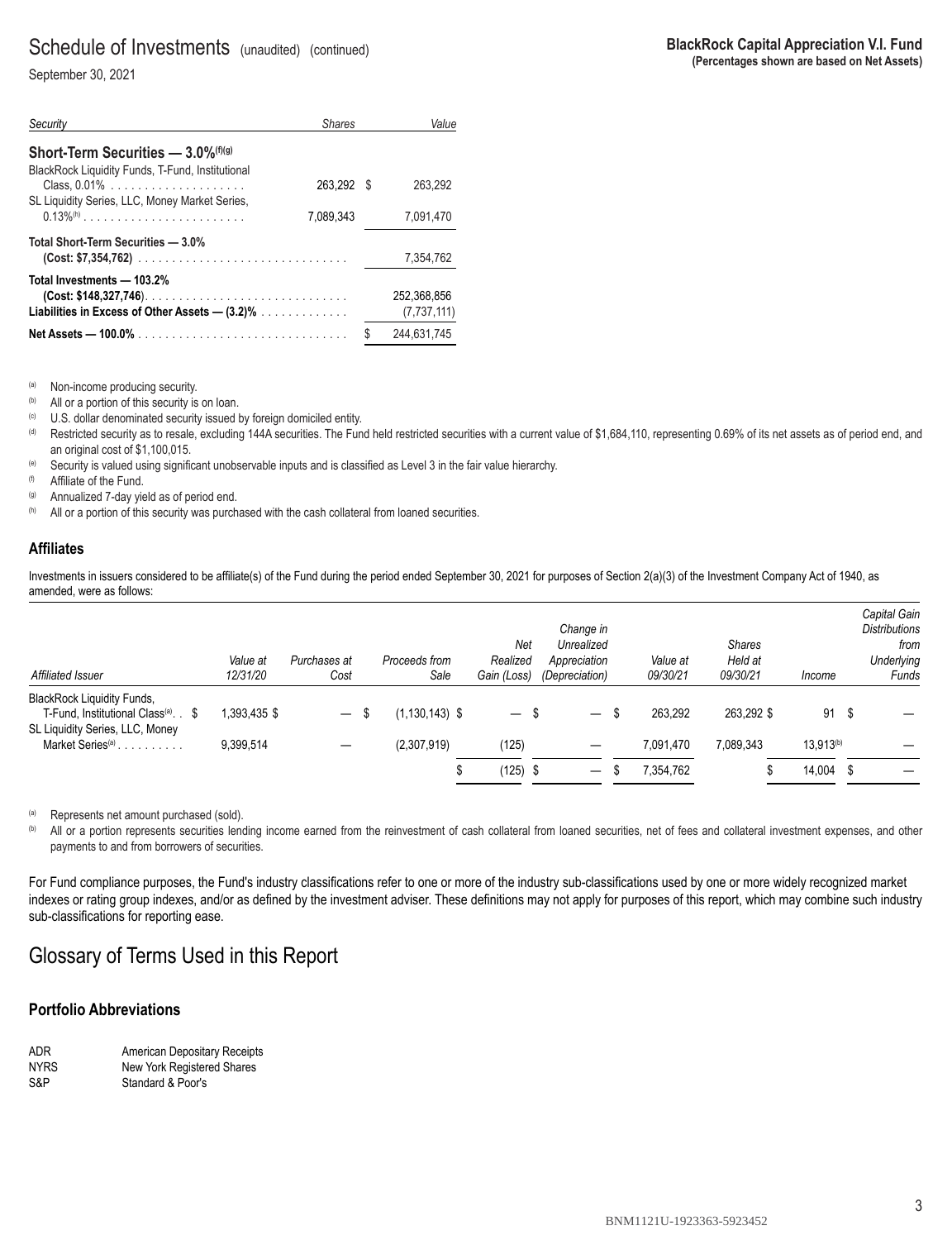September 30, 2021

### **Fair Value Hierarchy as of Period End**

Various inputs are used in determining the fair value of financial instruments. These inputs to valuation techniques are categorized into a fair value hierarchy consisting of three broad levels for financial reporting purposes as follows:

- Level 1 Unadjusted price quotations in active markets/exchanges for identical assets or liabilities that the Fund has the ability to access;
- Level 2 Other observable inputs (including, but not limited to, quoted prices for similar assets or liabilities in markets that are active, quoted prices for identical or similar assets or liabilities in markets that are not active, inputs other than quoted prices that are observable for the assets or liabilities (such as interest rates, yield curves, volatilities, prepayment speeds, loss severities, credit risks and default rates) or other market-corroborated inputs); and
- Level 3 Unobservable inputs based on the best information available in the circumstances, to the extent observable inputs are not available (including the BlackRock Global Valuation Methodologies Committee's (the "Global Valuation Committee's") assumptions used in determining the fair value of financial instruments).

The hierarchy gives the highest priority to unadjusted quoted prices in active markets for identical assets or liabilities (Level 1 measurements) and the lowest priority to unobservable inputs (Level 3 measurements). Accordingly, the degree of judgment exercised in determining fair value is greatest for instruments categorized in Level 3. The inputs used to measure fair value may fall into different levels of the fair value hierarchy. In such cases, for disclosure purposes, the fair value hierarchy classification is determined based on the lowest level input that is significant to the fair value measurement in its entirety. Investments classified within Level 3 have significant unobservable inputs used by the Global Valuation Committee in determining the price for Fair Valued Investments. Level 3 investments include equity or debt issued by privately held companies or funds. There may not be a secondary market, and/or there are a limited number of investors. The categorization of a value determined for financial instruments is based on the pricing transparency of the financial instruments and is not necessarily an indication of the risks associated with investing in those securities. For information about the Fund's policy regarding valuation of financial instruments, refer to its most recent financial statements.

Certain investments of the Fund were fair valued using net asset value ("NAV") per share as no quoted market value is available and therefore have been excluded from the fair value hierarchy.

The following table summarizes the Fund's financial instruments categorized in the fair value hierarchy. The breakdown of the Fund's financial instruments into major categories is disclosed in the Schedule of Investments above.

|                        | Level 1    | Level <sub>2</sub> | Level 3   | Total           |
|------------------------|------------|--------------------|-----------|-----------------|
| Assets:                |            |                    |           |                 |
| Investments:           |            |                    |           |                 |
| Long-Term Investments: |            |                    |           |                 |
| Common Stocks:         |            |                    |           |                 |
|                        | 2,705,013  | \$                 | \$        | \$<br>2,705,013 |
|                        | 9,100,226  |                    |           | 9,100,226       |
|                        | 2.947.515  |                    |           | 2.947.515       |
|                        | 2,683,805  |                    |           | 2.683.805       |
|                        | 11,175,479 |                    |           | 11,175,479      |
|                        | 6.050.825  |                    |           | 6.050.825       |
|                        | 3.610.828  |                    |           | 3,610,828       |
|                        | 1,507,194  |                    |           | 1,507,194       |
|                        | 3,614,991  |                    |           | 3,614,991       |
|                        | 31.621.290 |                    |           | 31,621,290      |
|                        | 29,645,247 |                    |           | 29,645,247      |
|                        | 28.863.888 |                    |           | 28.863.888      |
|                        | 1.738.557  | 2,457,360          |           | 4.195.917       |
|                        | 1,785,703  |                    |           | 1,785,703       |
|                        | 1,284,187  |                    |           | 1,284,187       |
|                        | 1,949,097  |                    |           | 1,949,097       |
|                        | 6,354,857  |                    |           | 6,354,857       |
|                        | 5,332,624  |                    |           | 5,332,624       |
|                        | 2.758.915  |                    |           | 2.758.915       |
|                        | 22,952,106 |                    |           | 22,952,106      |
| Software.              | 44.245.394 |                    |           | 44.245.394      |
|                        | 7,596,710  |                    |           | 7,596,710       |
|                        | 5,874,989  | 3,823,419          |           | 9,698,408       |
|                        | 1,649,765  |                    |           | 1,649,765       |
|                        |            |                    | 1.684.110 | 1.684.110       |